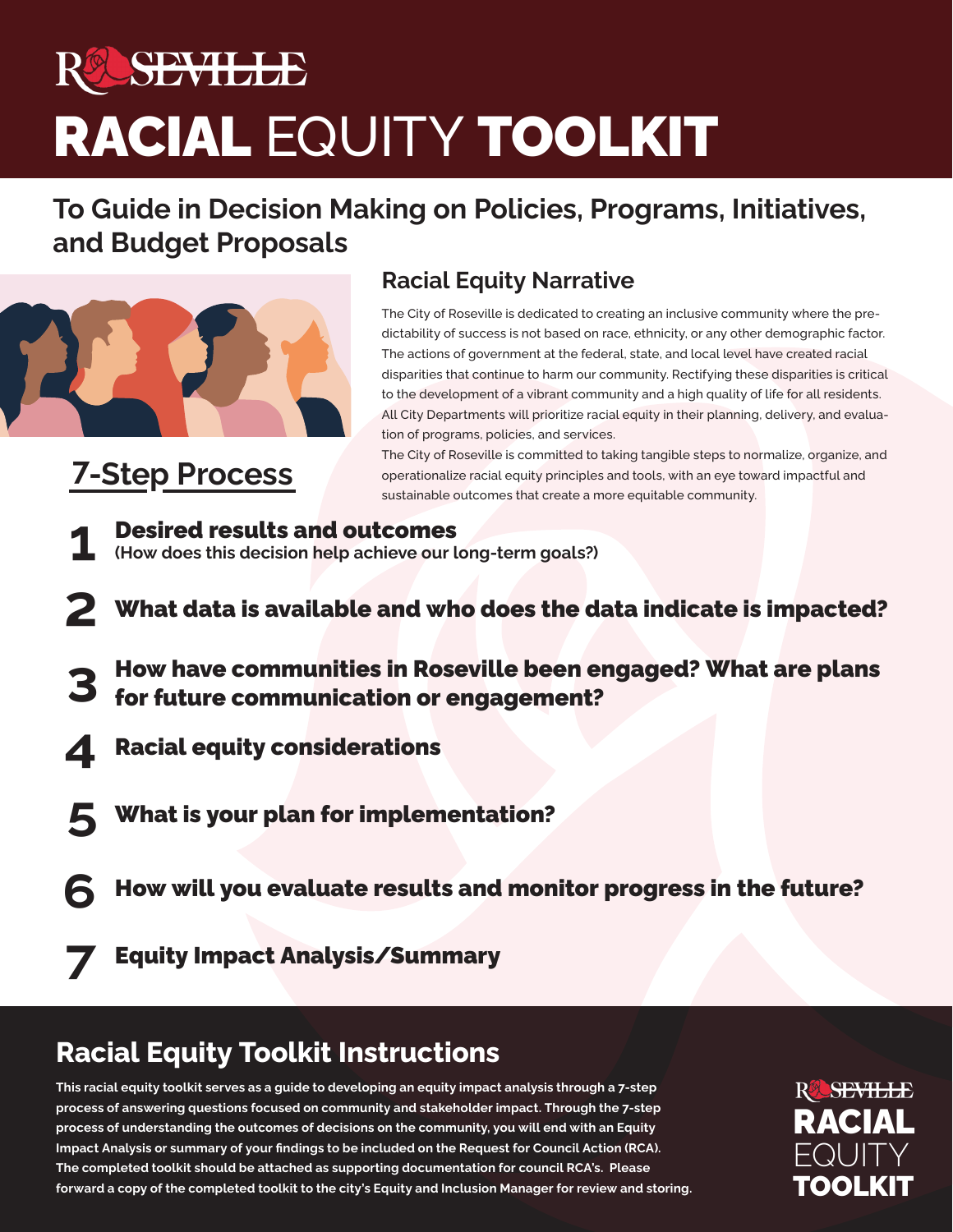**Title of Policy, Program, Initiative, or Budget Proposal:**

#### **Description of Policy, Program, Initiative or Budget Proposal:**

#### **Department:**

#### **Primary Contact:**

#### **STEP 1: DESIRED RESULTS & OUTCOMES**

- **1. Which of the Community aspirational goals does this issue most align with?**
	- ☐ **Welcoming, Inclusive, and Respectful**
	- ☐ **Safe and Law Abiding**
	- ☐ **Economically Prosperous**
	- ☐ **Diverse, and quality housing and neighborhoods**
	- ☐ **Environmentally Responsible**
	- ☐ **Active and Healthy**
	- ☐ **Well- Connected Through Transportation and Technology Infrastructure**
	- ☐ **Engaged in our Community's Success**

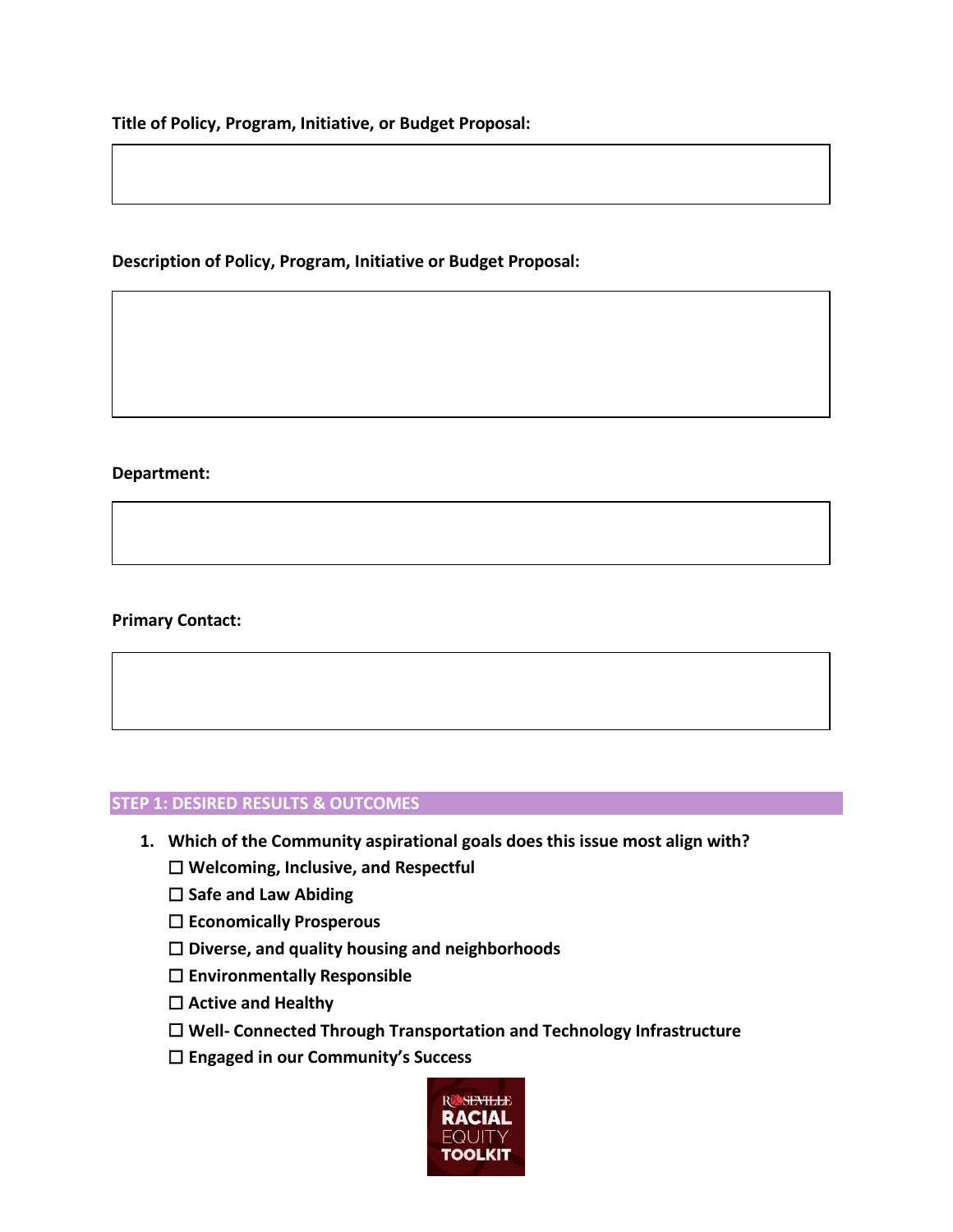**2. What are the desired outcomes in the community? What issue or gap does this program or policy help solve?**

**3. Are there any similarly related programs or policies already in place? Are there any similarly related RCA's that have been completed in the past?**

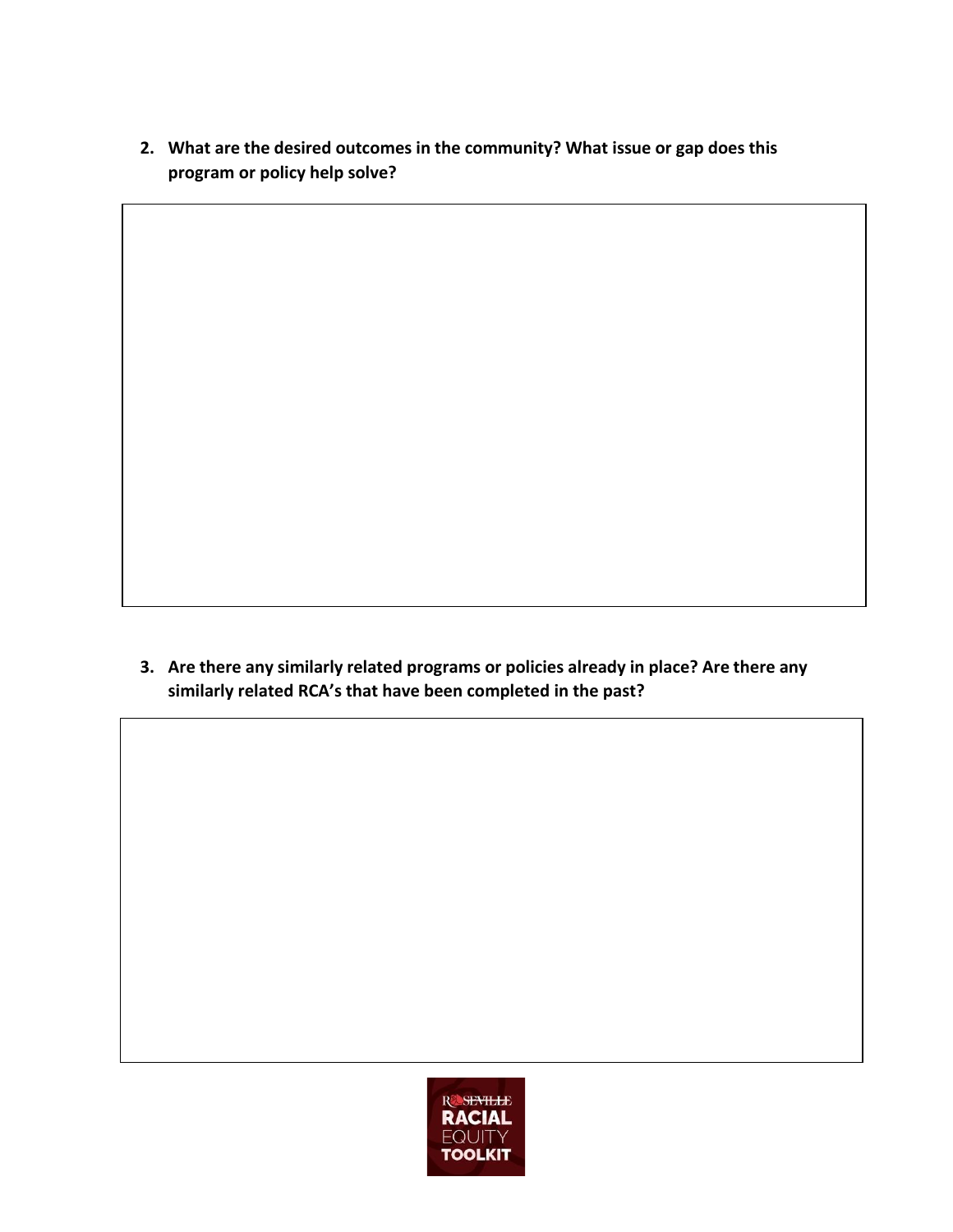#### **STEP 2: WHAT DATA IS AVAILABLE AND WHO DOES THE DATA INDICATE IS IMPACTED?**

**4. Which geographical areas are/will be impacted?**

**5. What are the racial demographics of those living in the areas impacted? Use most recent Census or American Community Survey data for reference. See your Department Head for access to [mySidewalk](https://www.mysidewalk.com/) reporting. MySidewalk is one of the primary data sources used to retrieve demographic/geographical data.**

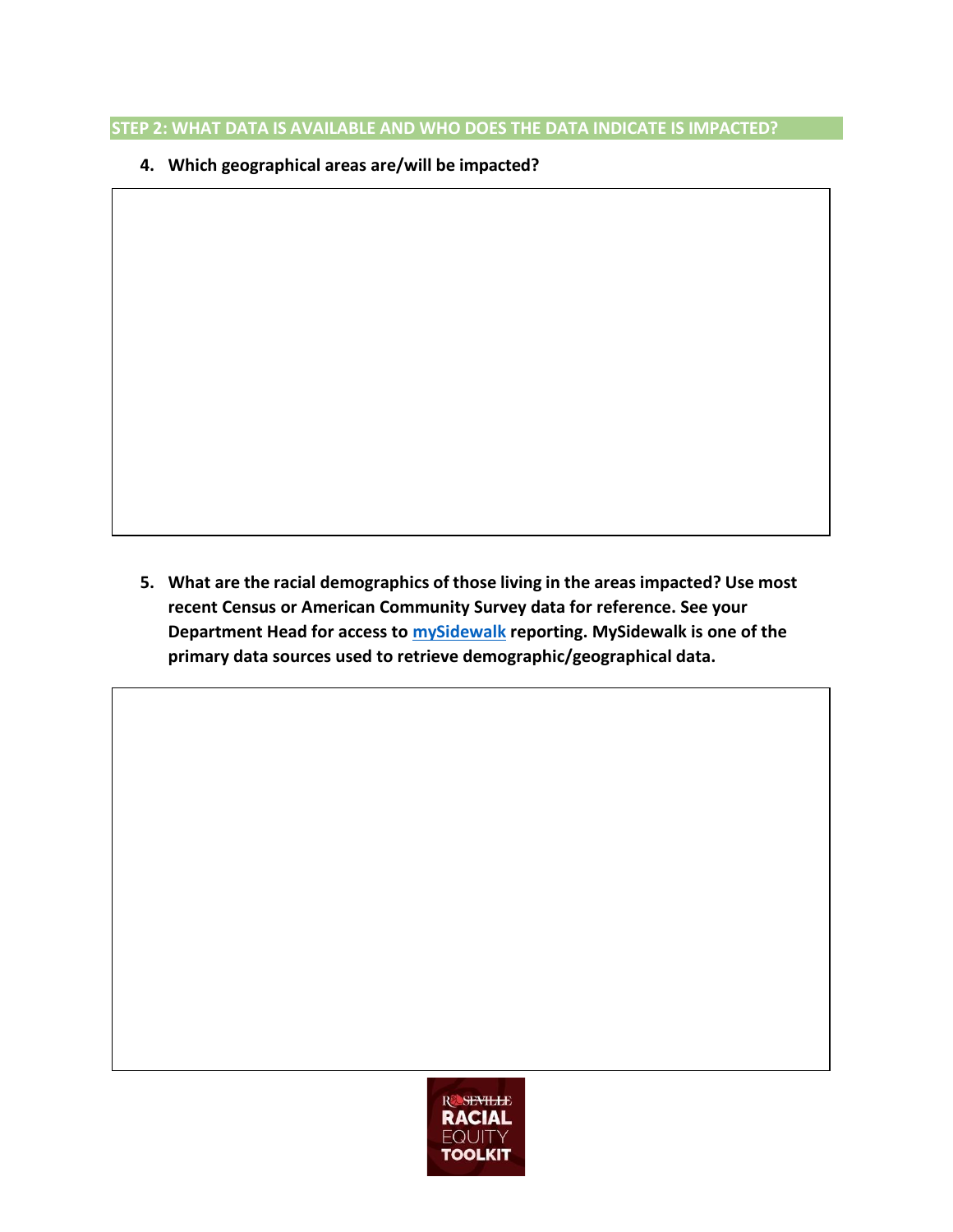**6. What other information or data is available to be considered related to this issue? Are there any gaps in the available data? What disparities were identified in the available data?**

#### **STEP 3: HOW HAVE COMMUNITIES IN ROSEVILLE BEEN ENGAGED? ARE THERE ANY SIMILARLY RELATED RCA'S OR RACIAL EQUITY TOOLKITS THAT HAVE BEEN COMPLETED IN THE PAST?**

**7. What feedback has been received from stakeholders so far? What is the communication strategy to keep stakeholders engaged? (For information on engagement strategies, email Thomas.brooks@cityofroseville.com)**

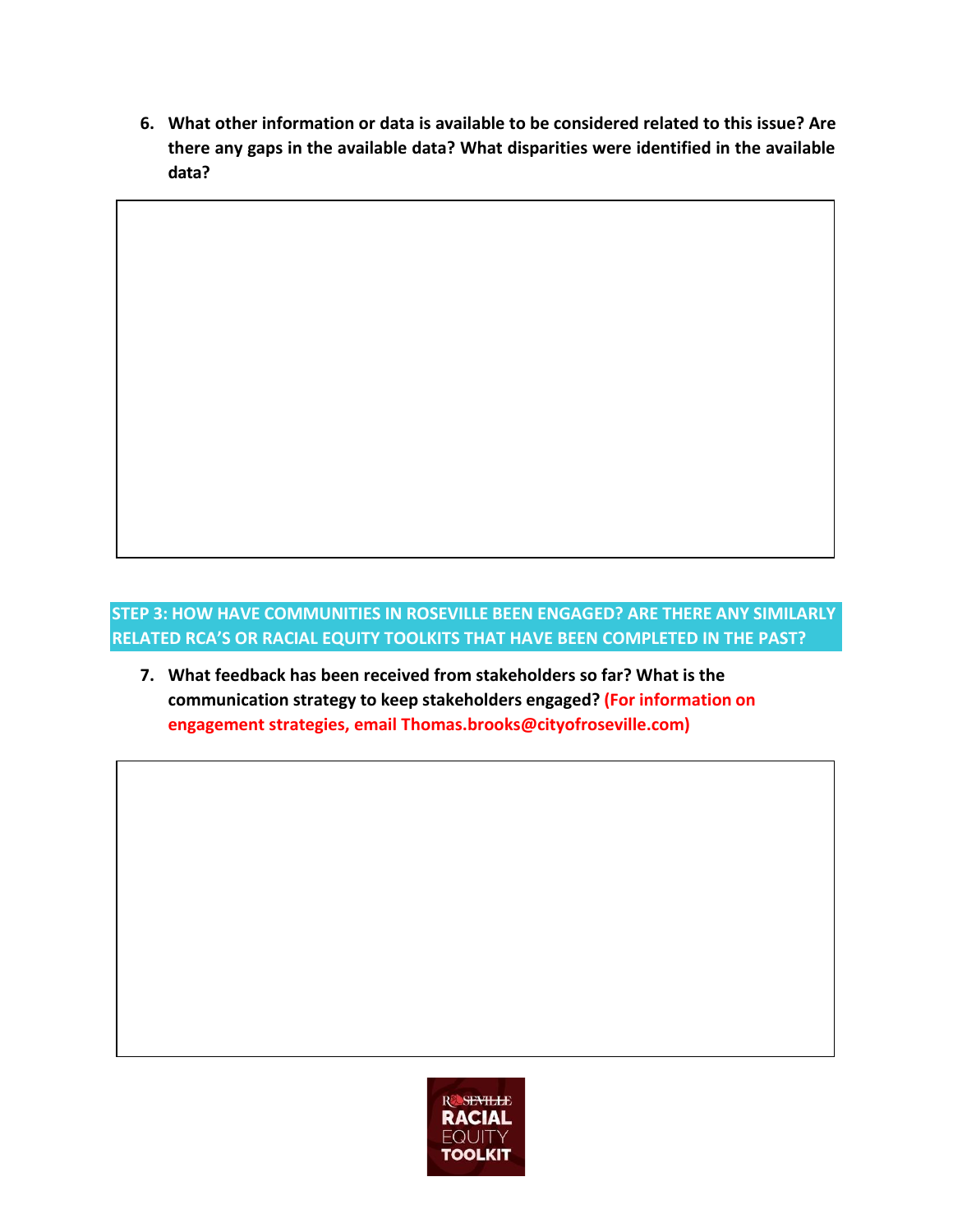**8. Which voices in the community are underrepresented in the stakeholder feedback so far? Reflect on those that may be geographically impacted, economically disadvantaged, or more/less likely to benefit from the proposed policy or program.**

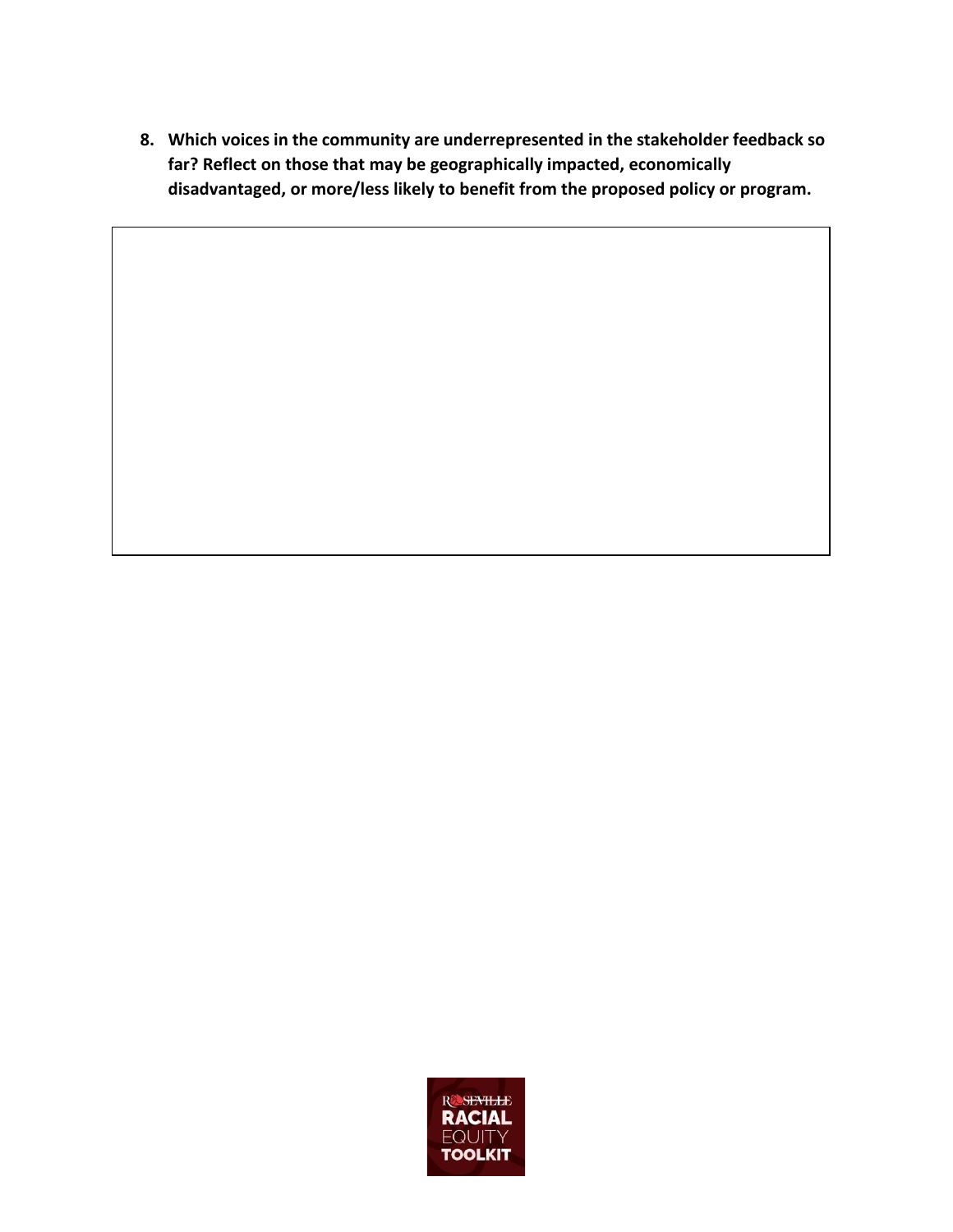#### **STEP 4: RACIAL EQUITY CONSIDERATIONS**

**9. How does this proposed policy, program, initiative, or budget proposal help to improve racial equity? Does it decrease racial equity at all? Reflect on the internal or external factors that are likely to be contributing to the disparity.**

#### **STEP 5: WHAT IS YOUR PLAN FOR IMPLEMENTATION?**

**10. What ongoing measures should be put into place to minimize unforeseen harm to historically underrepresented communities?** (Examples: collecting and storing data, conducting future impact analysis, ongoing monitoring)

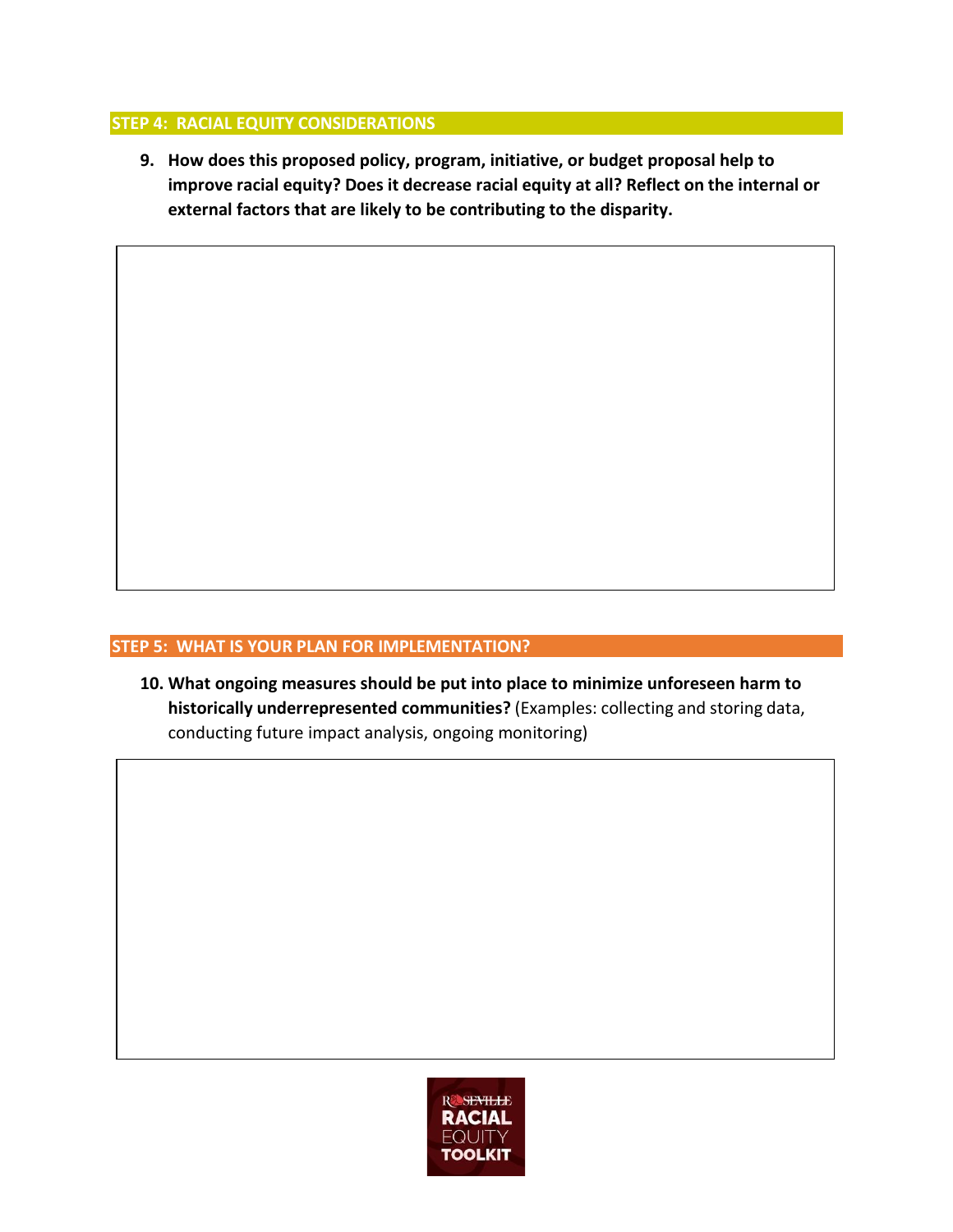#### **STEP 6: HOW WILL YOU EVALUATE RESULTS, MONITOR PROGRESS IN THE FUTURE?**

**11. It is important to evaluate our decisions and monitor our progress toward racial equity goals. Related to this area of impact, how will you evaluate the final decision, monitor impact, and ensure racially disaggregated data is available for future consideration? Consider creating a timeline to analyze impact; managing future expectations of desired outcomes, or community indicators that can determine success or opportunities.**

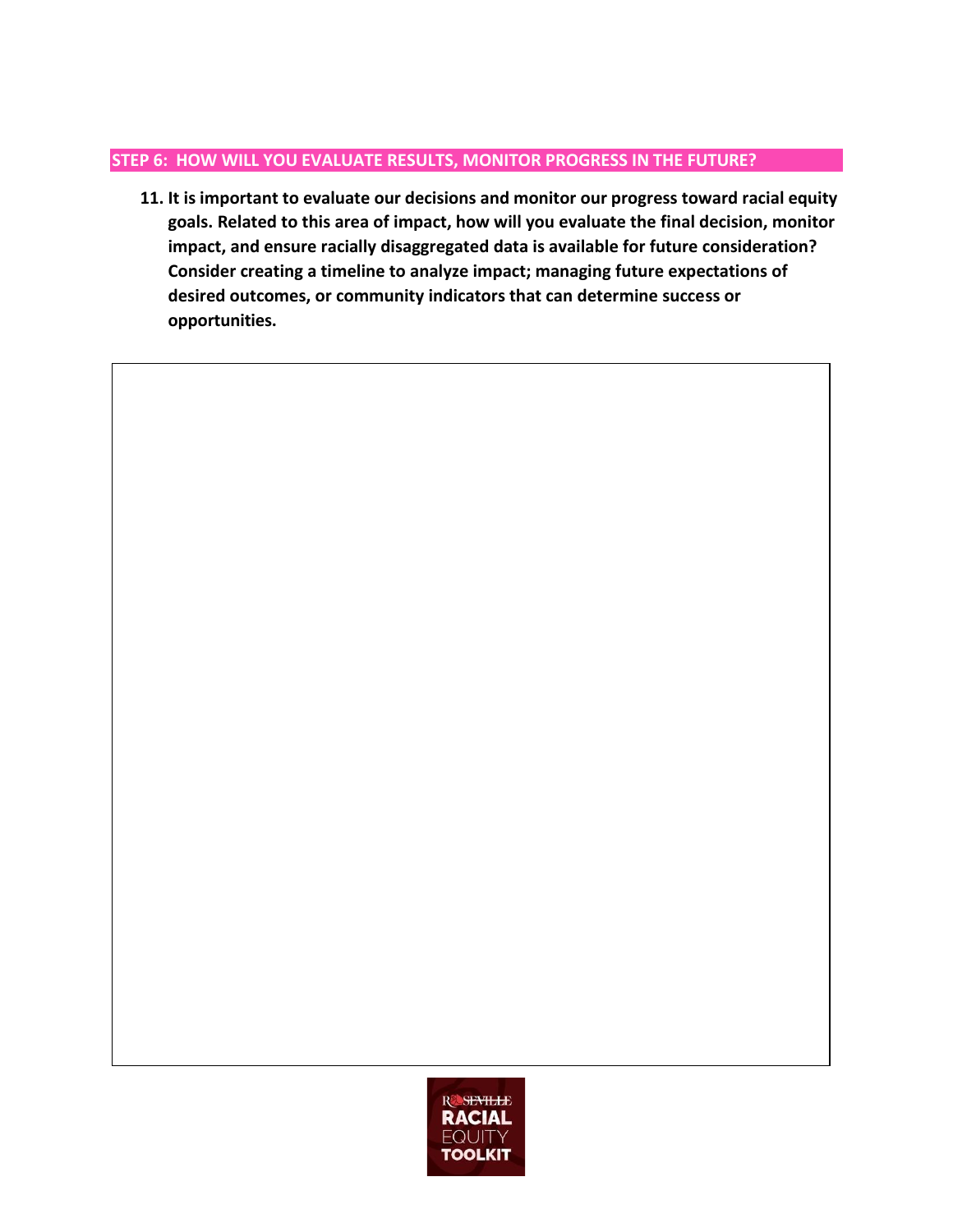#### **STEP 7: EQUITY IMPACT ANALYSIS (SUMMARY)**

12. In 1-3 paragraphs, how would you summarize the consideration of equity on this recommendation based on your Racial Equity Toolkit responses so far? Please include any relevant data (or if no data exists) and how this helps us achieve one or more of our City Aspirations identified in Step 1. At minimum, this summary should be included under the Equity Impact Analysis of the RCA.



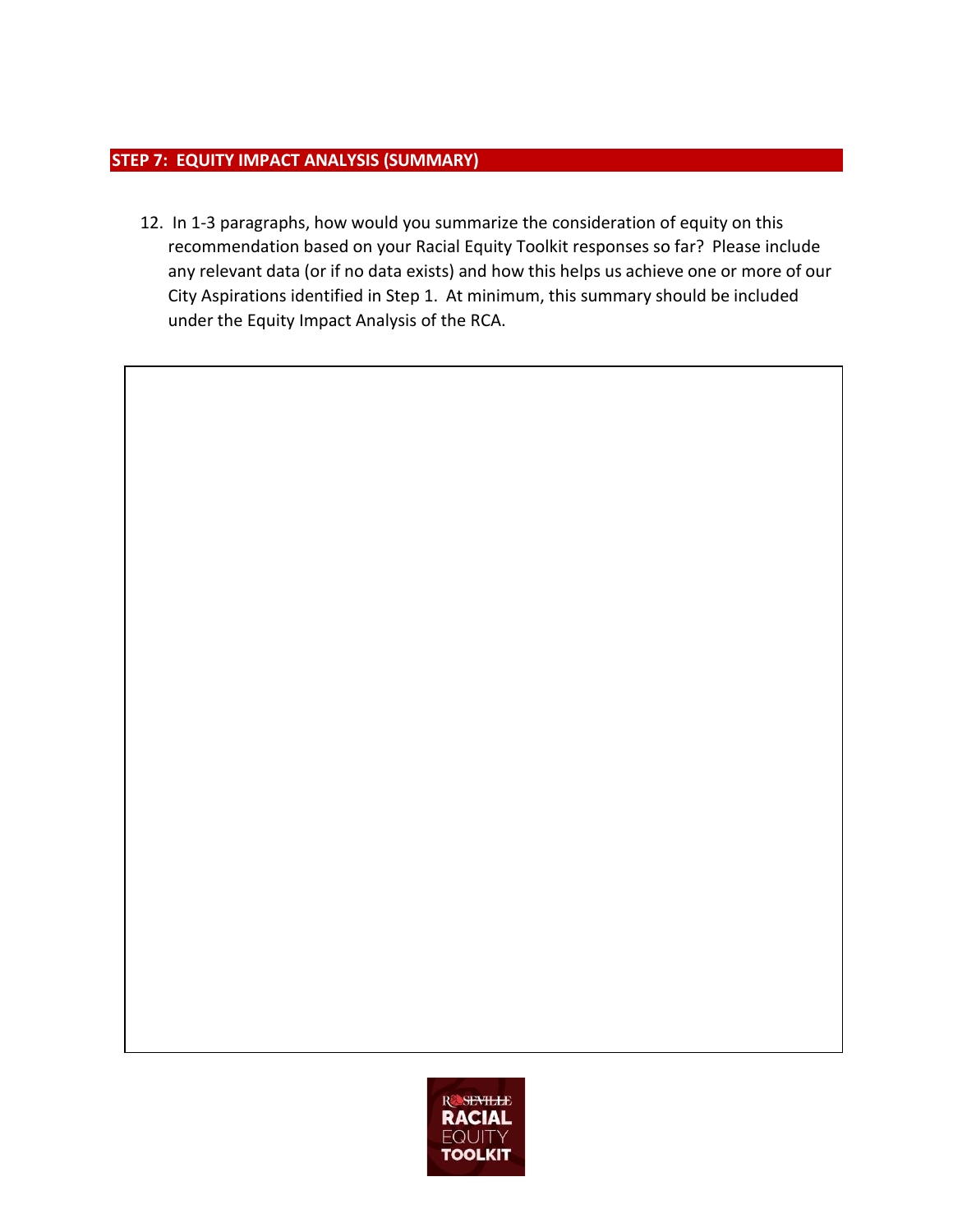### **IMPORTANT NOTES TO CONSIDER**

- 1. The Racial Equity Toolkit (RET) is a reflective tool or guide to assist decision makers in evaluating ideas and proposed solutions with a perspective inclusive of equity.
- 2. The RET is NOT a test of competence in equity and inclusion, but each question should be thoroughly considered and answered appropriately based on available data, professional expertise, and lived experience.
- 3. This is a public document. Decision makers should be able to see the rationale from subject matter experts on the best decision with an equitable outcome. The public should know city leaders are diligent in considering underrepresented voices and potential adverse outcomes of decisions.
- 4. A separate document is available to aide in stakeholder analysis for purposes of community engagement or outreach, as needed. Please see the Equity and Inclusion Manager or Community Relations Manager for assistance.
- 5. Please seek diverse perspectives on the completion of this document, including your colleagues. The Equity and Inclusion Manager and your Department Head are additional resources that should review this document upon completion.
- 6. As lessons are learned and/or outcomes are achieved, the RET is a working document that should be updated.

## **RESOURCES**

[mySidewalk](https://data.mysidewalk.com/sign-in) – A online tool available that compiles community level demographic data from over 40 sources.

[Census](https://www.census.gov/data.html) 2020 – Publicly available data gathered every 10 years intended to be the leading source of quality data on people and economy.

American [Community](https://www.census.gov/programs-surveys/acs/data/data-tables.html) Survey – A demographic survey program by the U.S. Census Bureau with data updated and released annually.

Google [Scholar](https://scholar.google.com/) – A repository of publicly available scholarly literature which may contain relevant data.

Community Feedback – All ways in which the community provides feedback to the city can be used to aide in decision making.

Previous Completely Racial Equity Toolkits (Toolkits are stored on Microsoft Teams in the Racial Equity Toolkit group)

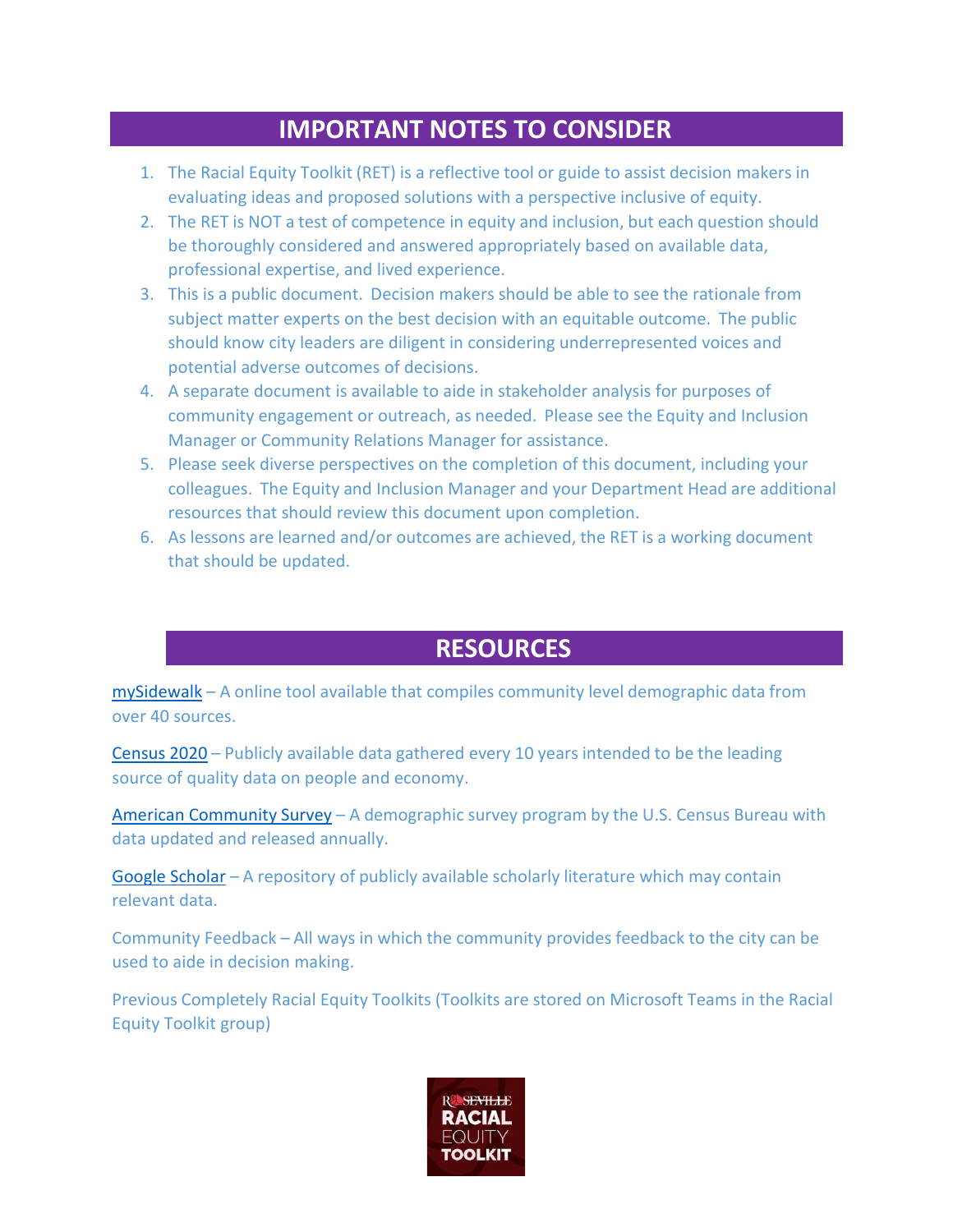## **GLOSSARY OF COMMONLY USED TERMINOLOGY**

Accountable: Responsive to the needs and concerns of those most impacted by the issues you are working on, particularly to communities of color and those historically underrepresented in the civic process.

Community: Individuals who live, work, study or visit the city of Roseville. Individuals that receive city services such as residents, businesses, and those who do not live in the geographic boundaries of the City of Roseville but participate in its activities (i.e., study, visit, or are program participants).

Community outcomes: The specific result you are seeking to achieve that advances racial equity.

Contracting equity: Efforts to achieve equitable racial outcomes in the way the City spends resources, including goods and services, consultants and contracting.

Culture: Culture is a social system that includes a group's shared language, customs, beliefs, values and institutions. Culture affects our thoughts and actions, often without us even being aware.

Customers: Individuals who currently, or potentially, interact with Roseville City Government.

DEI: Diversity, Equity and Inclusion.

Diversity: The presence of variety in one place. We often measure it based on the variety of demographics and their intersections within the City of Roseville, as defined by the U.S. Census Bureau, including race, religion, national origin, gender, marital status, familial status, immigration status, sexual orientation, age, income, or ability. Diversity may also describe a set of actions to accommodate variety. For the purposes of the SREAP, "Diversity" refers to the variety of demographics and their intersections within the city of Roseville as defined by the US Census bureau, such as race, ethnicity, age, gender, disability, income level, and other meaningful socio-economic differences.

Ethnicity: Describes a group of people who share a distinct culture, religion, language or place of origin. It is a category independent of Race. Therefore, in the U.S., people of the same ethnicity may be members of different races, such as Black Hispanics (such as people from Cuba, Brazil or Dominican Republic).

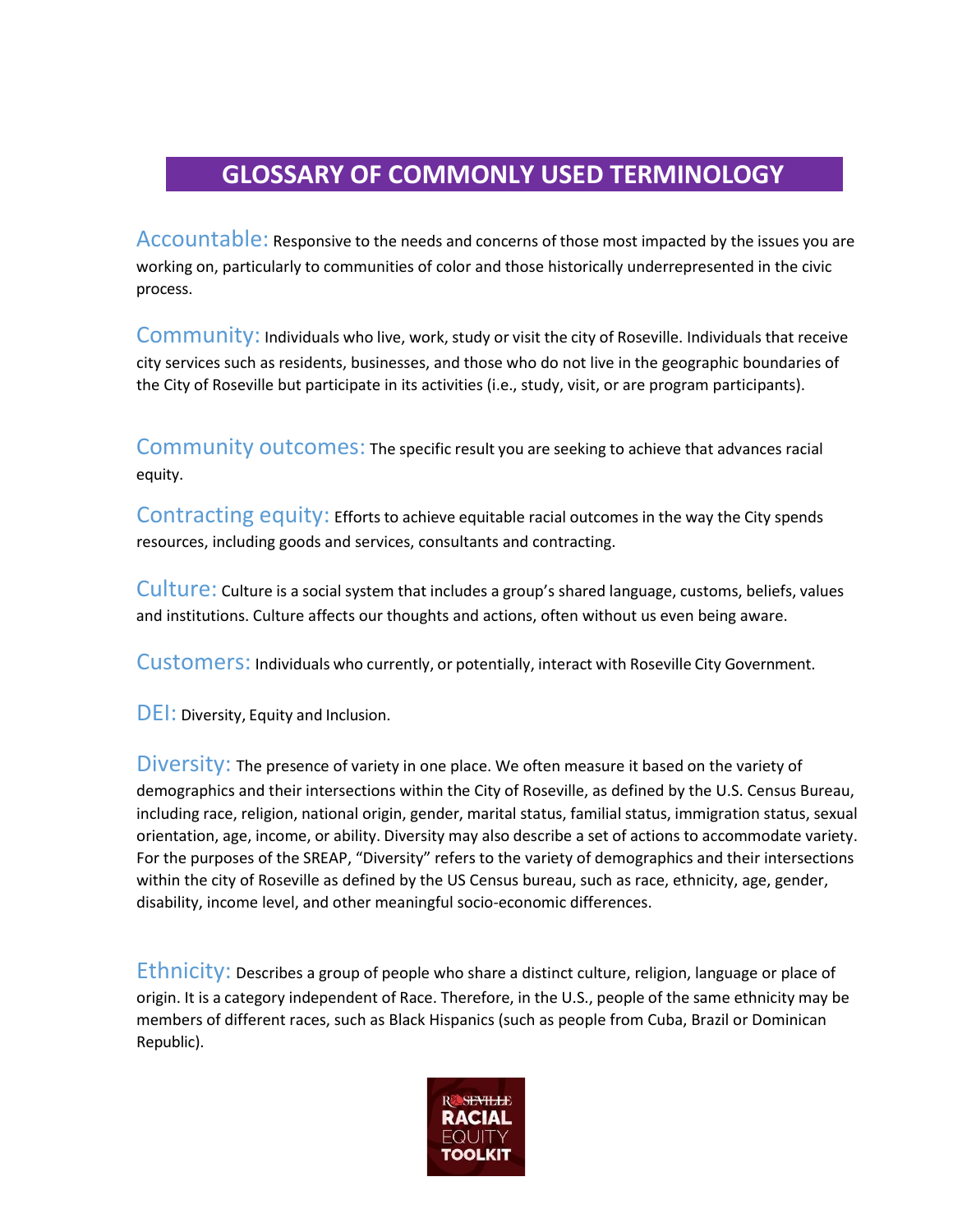Equity: Freedom from systemic bias or favoritism. Parity across differences. Product and service access, opportunity, quality and outcomes that do not vary by race, gender, marital status, familial status, immigration status, sexual orientation, age, income, ability, or any other socio-economic differences.

Immigrant and refugee access to services: Government services and resources are easily available and understandable to all Roseville residents, including non-native English speakers. Full and active participation of immigrant and refugee communities exists in Roseville's civic, economic and cultural life.

Inclusion: Including many different types of people and treating them all fairly and equally.

Inclusive outreach and public engagement: Processes inclusive of people of diverse races, cultures, gender identities, sexual orientations and socio-economic status. Access to information, resources and civic processes so community members can effectively engage in the design and delivery of public services.

Individual racism: Pre-judgment, bias, stereotypes about an individual or group based on race. The impacts of racism on individuals including white people internalizing privilege and people of color internalizing oppression.

Institutional racism: Organizational programs, policies or procedures that work to the benefit of white people and to the detriment of people of color, usually unintentionally or inadvertently.

People of Color: The term used in this plan as shorthand, also referenced as BIPOC, to describe a person who identifies as a member of at least one of the following racial census categories: Black or African American, Asian, American Indian and Alaska Native, Native Hawaiian, other Pacific Islander, some other race, and Hispanic. We recognize the problems inherent in using such a broad term. However, we use it only to increase plan readability.

Race: In the U.S., race is a construct that established various categories of people and a hierarchy of their value to society. In that worldview, people have, according to their physical characteristics, innate qualities that define them as different.